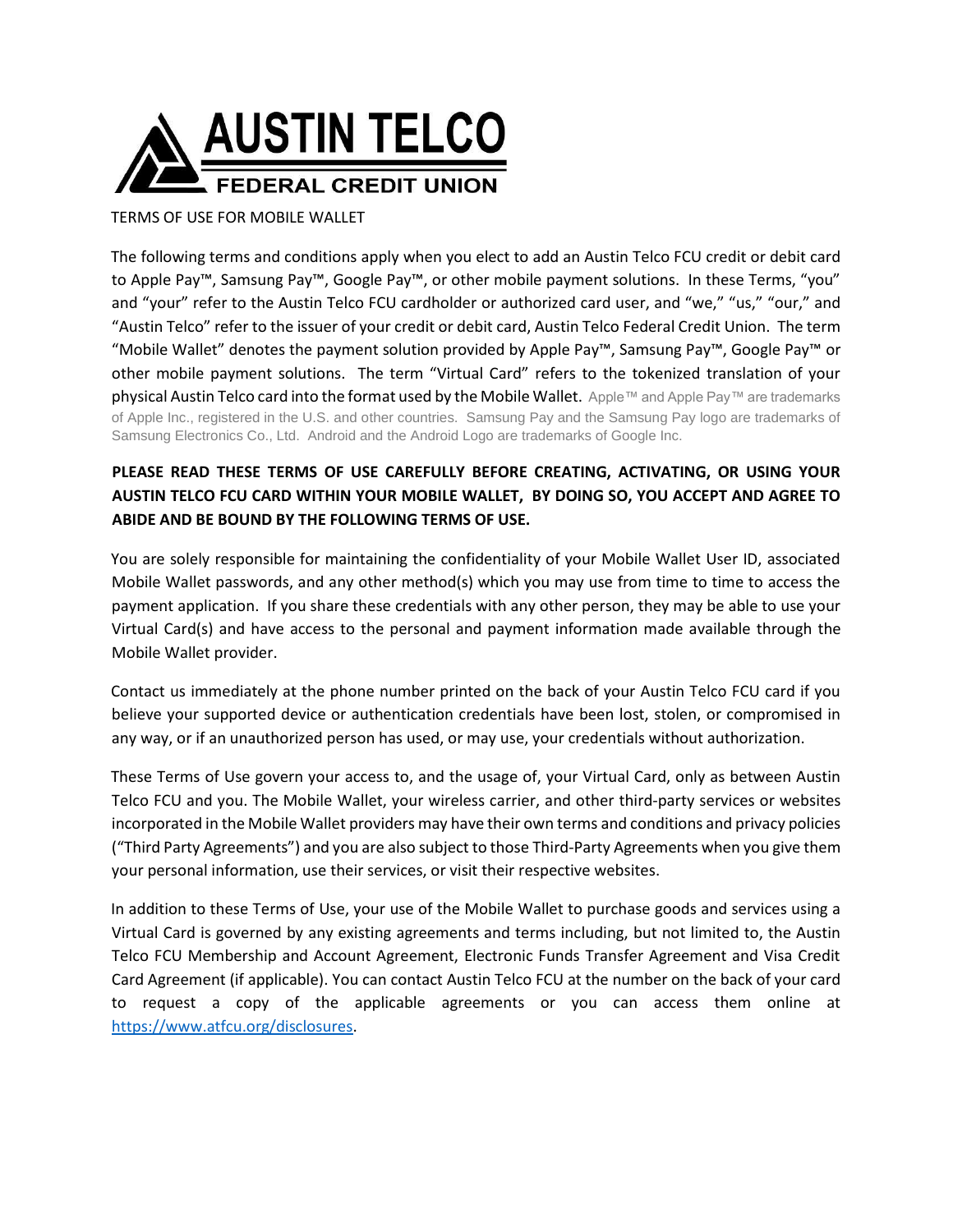Upon the addition of your Austin Telco card to the Mobile Wallet, you agree to the following Terms:

*1. Adding Your Virtual Card.* You may add an eligible Austin Telco FCU credit or debit card to the Mobile Wallet by following the instructions from the Mobile Wallet provider. Not all Austin Telco cards are eligible for the Mobile Wallet payment service. If your Austin Telco card or underlying account is not in good standing, that card will not be eligible to enroll in Mobile Wallet. When you add an Austin Telco FCU credit or debit card to the Mobile Wallet, the application allows you to use the Virtual Card to enter into transactions where the Mobile Wallet payment service is accepted. Mobile Wallet may not be accepted at all places where your Austin Telco credit or debit card is accepted. You agree to use the Virtual Card only with a supported device properly equipped with the Mobile Wallet and to comply with all terms and conditions applicable to the Mobile Wallet provider payment services. Please contact the Mobile Wallet provider if you have questions about the supported devices that are eligible for use with the Mobile Wallet payment services.

*2. Your Austin Telco debit or credit card Terms Do Not Change.* The applicable agreements that govern your Austin Telco card and account do not change when you add your card to your Mobile Wallet. The Mobile Wallet provides another way for you to make purchases with your Austin Telco FCU credit or debit card. Any applicable interest, fees, and charges that apply to your account will also apply when you use Mobile Wallet. Austin Telco does not charge you any additional fees for adding your card to a Mobile Wallet, or for using your Virtual Card within your Mobile Wallet. The Mobile Wallet provider and other third parties such as wireless companies or data service providers may charge additional fees.

*3. Austin Telco Is Not Responsible for the Mobile Wallet.* Austin Telco is not the provider of the payment solution within your Mobile Wallet, and we are not responsible for providing the Mobile Wallet service to you. Austin Telco FCU is only responsible for supplying information securely to the Mobile Wallet provider to allow the usage of the Virtual Card within your Mobile Wallet. Austin Telco accepts no responsibility for any failure of the Mobile Wallet or the inability to use the Mobile Wallet to conduct transactions. We are not responsible for the performance or non-performance of the Mobile Wallet provider or any other third parties regarding any agreement you enter with the Mobile Wallet provider or associated third-party relationships that may impact your use of the Mobile Wallet.

*4. Contacting You Electronically and by Email.* You consent to receive electronic communications and disclosures from us in connection with your Virtual Card and Mobile Wallet. You agree that we can contact you by email at any email address you provide to us in connection with any Austin Telco account. You agree to update your contact information with us when it changes.

*5. Removing Your Virtual Card from the Mobile Wallet.* You should contact the Mobile Wallet provider on how to remove a Virtual Card from Mobile Wallet. Austin Telco can block a Virtual Card in Mobile Wallet from purchases at any time.

*6. Disputes.* Disputes arising out of, or relating to these Terms will be subject to any dispute resolution procedures in any existing agreements and terms including, but not limited to, the Austin Telco Membership and Account Agreement, Electronic Funds Transfer Agreement and Visa Credit Card Agreement (if applicable).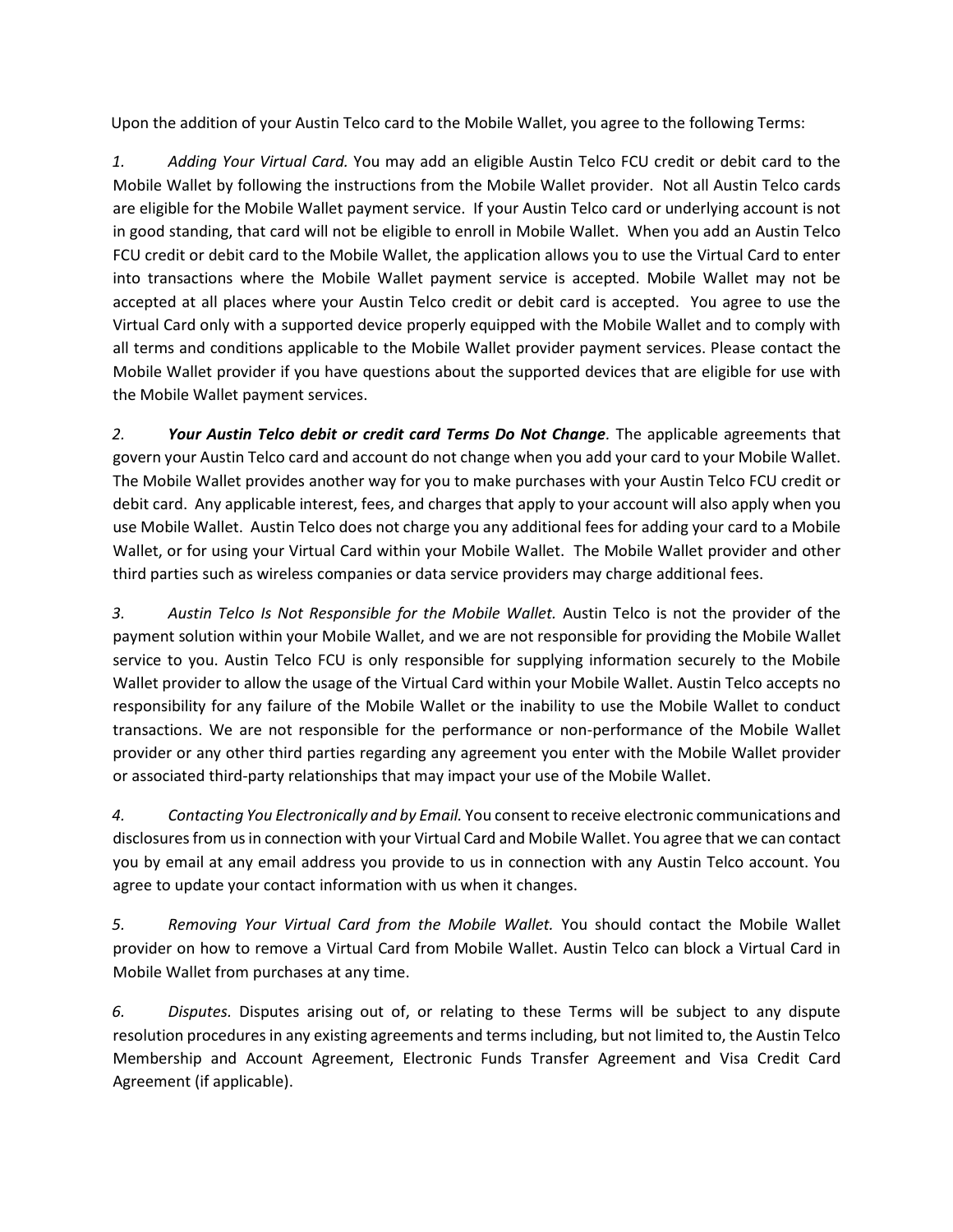*7. Ending or Changing these Terms; Assignments.* Austin Telco FCU reserves the right to modify, add, or delete these Terms or any items in these Terms, at any time. We will provide notice if required by law. Austin Telco FCU can assign these Terms. You cannot change these terms, but you can terminate these Terms at any time by removing all Virtual Cards from your Mobile Wallet. You may not assign these Terms.

*8. Privacy.* Your privacy and the security of your information are important to us. Austin Telco's privacy statement (https://www.atfcu.org/privacy-policy) applies to your use of your Virtual Card in the Mobile Wallet. You agree that we may share your information with the Mobile Wallet provider, a payment network, and others in order to provide the services you have requested, to make information available to you about your Virtual Card transactions, and to improve our ability to offer these services. This information helps us to add your Austin Telco FCU credit or debit card to the Mobile Wallet and to maintain the Mobile Wallet. We do not control the privacy and security of your information that may be held by Mobile Wallet provider; that is governed by the privacy policy given to you by the Mobile Wallet provider.

*9. Additional Verification*. If additional verification is required to add your card to this mobile wallet, we may need to ask for additional verification using text message or email. If you choose text messages as your verification method, you consent to receive text messages at the mobile phone number you have on file with us for this card. Text messages may be transmitted using auto-dialer technology. Your usual wireless carrier fees may apply.

*One message per user. Message and Data Rates May Apply. The mobile carriers are not liable for delayed or undelivered messages.* 

HELP instructions: Text HELP to 91098. STOP instructions: Text STOP to 91098 to cancel.

Austin Telco FCU www.atfcu.org 800-252-1310 [atfcu@atfcu.org](mailto:atfcu@atfcu.org) Privacy Policy - <https://www.atfcu.org/privacy-policy>

*10. Notices.* We can provide notices to you concerning these Terms and your use of a Virtual Card in the Mobile Wallet by posting the material on our website, through electronic notice given to any electronic mailbox we maintain for you or to any other email address or telephone number you provide to us, or by contacting you at the current address we have on file for you. You may contact us at: 512-302- 5555

*11. Indemnification.* You shall indemnify and hold Austin Telco FCU, its licensors, affiliates, officers and employees, harmless from any claim or demand, including reasonable attorneys' fees, made by any third party due to or arising out of (i) your use of any Virtual Card and the Mobile Wallet payment services